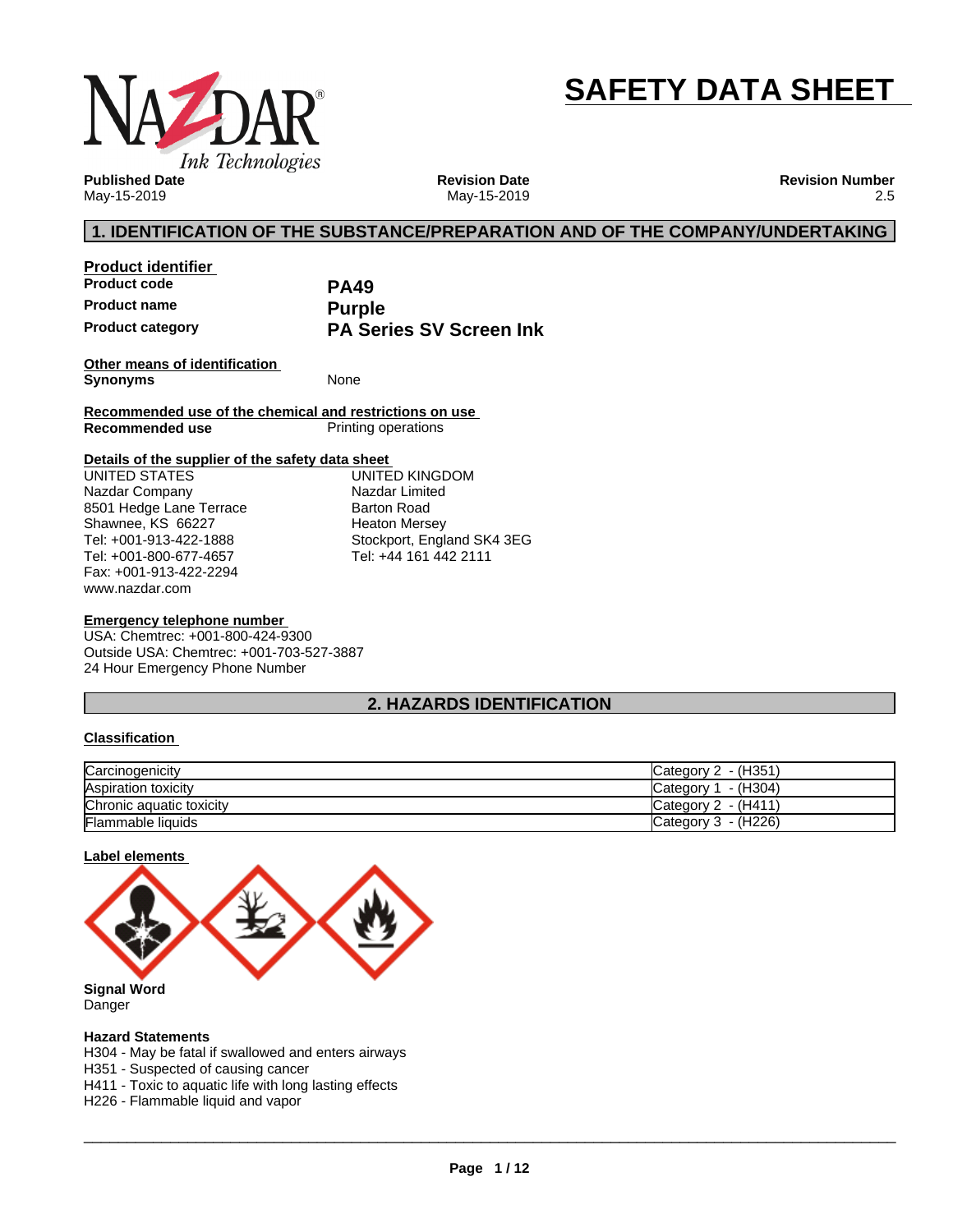#### **Precautionary Statements**

P202 - Do not handle until all safety precautions have been read and understood

P280 - Wear protective gloves/protective clothing/eye protection/face protection

P308 + P313 - IF exposed or concerned: Get medical advice/attention

P273 - Avoid release to the environment

P331 - Do NOT induce vomiting

P233 - Keep container tightly closed

P403 + P235 - Store in a well-ventilated place. Keep cool

P210 - Keep away from heat, hot surfaces, sparks, open flames and other ignition sources. No smoking

#### **Hazards not otherwise classified (HNOC)**

Causes mild skin irritation. Toxic to aquatic life.

### **3. COMPOSITION/INFORMATION ON INGREDIENTS**

#### **Mixture**

| Component                                  | <b>CAS-No</b>  | Weight %  | <b>Trade</b>  | <b>Note</b> |
|--------------------------------------------|----------------|-----------|---------------|-------------|
|                                            |                |           | <b>Secret</b> |             |
| Solvent naphtha, petroleum, heavy aromatic | 64742-94-5     | $30 - 60$ |               |             |
| Titanium dioxide                           | 13463-67-7     | 1 - 5     | $\star$       |             |
| Solvent naphtha, petroleum, light aromatic | 64742-95-6     | $1 - 5$   |               |             |
| Naphthalene (constituent)                  | $91 - 20 - 3$  | 1 - 5     | $\star$       |             |
| $1,2,4$ -Trimethylbenzene (constituent)    | 95-63-6        | - 5       |               |             |
| Xylenes (o-, m-, p- isomers)               | 1330-20-7      | 1 - 5     |               |             |
| 2-Methylnaphthalene (constituent)          | $91 - 57 - 6$  | $\leq$    | $\star$       |             |
| Ethyl benzene (constituent)                | $100 - 41 - 4$ | 1 >       |               |             |
| Cumene (constituent)                       | $98 - 82 - 8$  | < 0.5     | $\star$       |             |

\*The exact percentage (concentration) of composition has been withheld as a trade secret.

*Note 1. Type of chemical: Constituent*

### **4. FIRST AID MEASURES**

#### **Description of first aid measures**

| <b>General Advice</b><br><b>Eve Contact</b> | Show this safety data sheet to the doctor in attendance.<br>Immediately flush with plenty of water. After initial flushing, remove any contact lenses and<br>continue flushing for at least 15 minutes. Get medical attention if irritation develops and<br>persists. |
|---------------------------------------------|-----------------------------------------------------------------------------------------------------------------------------------------------------------------------------------------------------------------------------------------------------------------------|
| <b>Skin Contact</b>                         | Wash off immediately with soap and plenty of water for at least 15 minutes. Remove<br>contaminated clothing. If irritation (redness, rash, blistering) develops, get medical attention.                                                                               |
| <b>Inhalation</b>                           | Remove person to fresh air and keep comfortable for breathing. If breathing is irregular or<br>stopped, administer artificial respiration. Get medical attention immediately.                                                                                         |
| Ingestion                                   | Do NOT induce vomiting. Never give anything by mouth to an unconscious person. Call a<br>physician or poison control center immediately.                                                                                                                              |

**Most important symptoms and effects, both acute and delayed**

None under normal use conditions.

#### **Indication of any immediate medical attention and special treatment needed**

**Notes to Physician** Treat symptomatically.

### **5. FIRE-FIGHTING MEASURES**

#### **Suitable Extinguishing Media**

Foam. Carbon dioxide (CO2). Dry chemical. Water spray. Use extinguishing measures that are appropriate to local circumstances and the surrounding environment.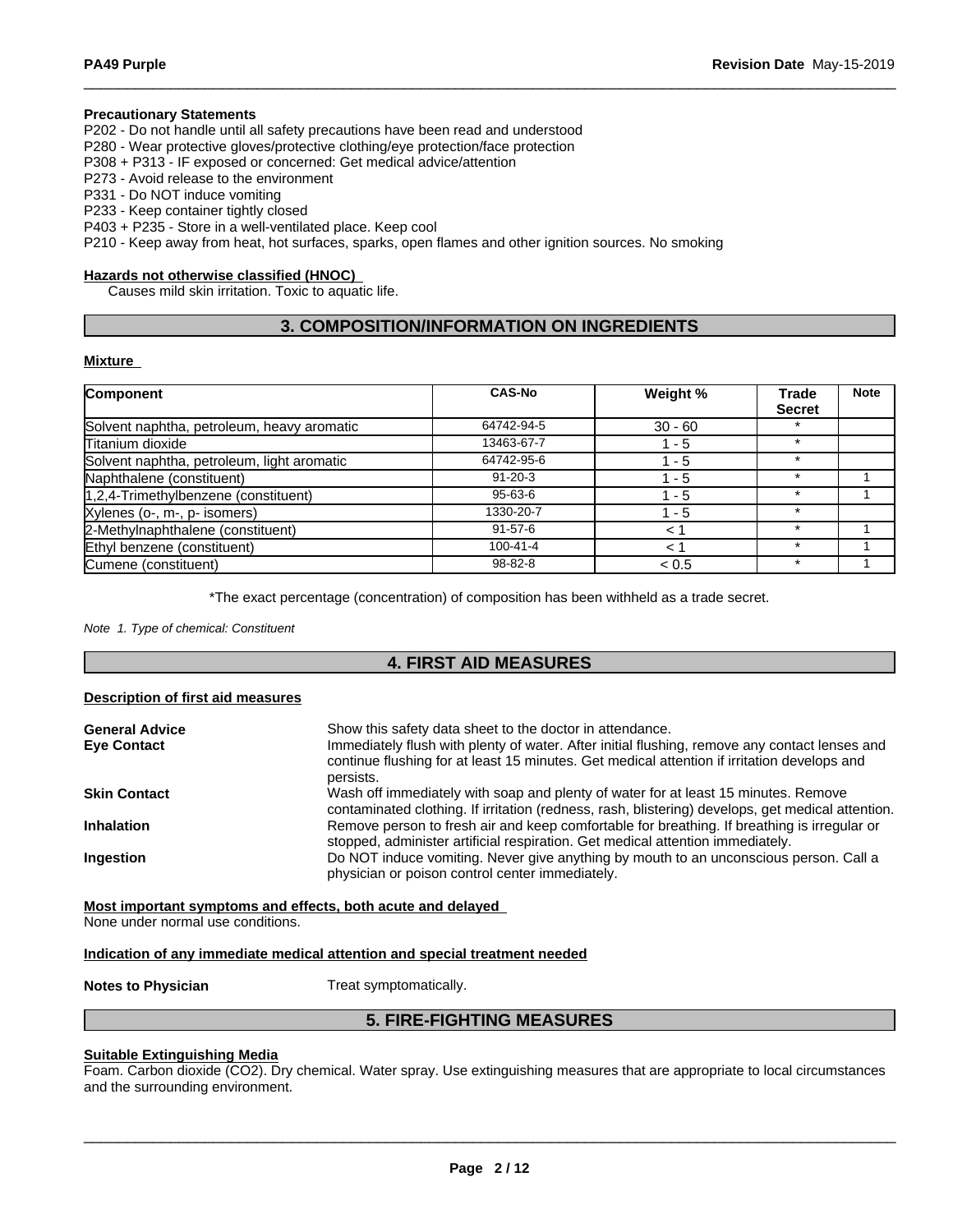#### **Unsuitable Extinguishing Media**

No information available.

#### **Specific Hazards Arising from the Chemical**

Thermal decomposition can lead to release of irritating gases and vapors. May emit toxic fumes under fire conditions.

#### **Protective Equipment and Precautions for Firefighters**

As in any fire, wear self-contained breathing apparatus pressure-demand, MSHA/NIOSH (approved or equivalent) and full protective gear. Cool containers / tanks with water spray. Sealed containers may rupture when heated.

#### **6. ACCIDENTAL RELEASE MEASURES**

#### **Personal precautions, protective equipment and emergency procedures**

**Personal Precautions** Remove all sources of ignition. Ventilate the area. Avoid contact with eyes, skin and clothing. Avoid breathing dust or vapor. Evacuate personnel to safe areas. Keep people away from and upwind of spill/leak.

#### **Environmental precautions**

Prevent product from entering drains. Prevent further leakage or spillage if safe to do so. Keep out of drains, sewers, ditches and waterways. Local authorities should be advised if significant spillages cannot be contained.

#### **Methods and material for containment and cleaning up**

Contain spillage, and then collectwith non-combustible absorbent material, (e.g. sand, earth, diatomaceous earth, vermiculite) and place in container for disposal according to local / national regulations (see section 13). Use clean non-sparking tools to collect absorbed material.

### **7. HANDLING AND STORAGE**

#### **Precautions for safe handling**

**Handling** Use personal protective equipment as required. Do not eat, drink or smoke when using this product. Ensure adequate ventilation. **Conditions for safe storage, including any incompatibilities**

**Storage** Keep containers tightly closed in a dry, cool and well-ventilated place. Keep away from open flames, hot surfaces and sources of ignition. Keep container closed when not in use. Keep out of the reach of children.

**Incompatible Products** Strong acids. Strong bases. Strong oxidizing agents. Reducing agent.

#### **8. EXPOSURE CONTROLS/PERSONAL PROTECTION**

#### **Control parameters**

#### **Exposure limits**

| Component                         | <b>ACGIH TLV</b>          |  |
|-----------------------------------|---------------------------|--|
| <b>Titanium dioxide</b>           | TWA: 10 mg/m <sup>3</sup> |  |
| 13463-67-7                        |                           |  |
| Naphthalene (constituent)         | TWA: 10 ppm               |  |
| 91-20-3                           | <b>Skin</b>               |  |
| Xylenes (o-, m-, p- isomers)      | TWA: 100 ppm              |  |
| 1330-20-7                         | STEL: 150 ppm             |  |
| 2-Methylnaphthalene (constituent) | TWA: 0.5 ppm              |  |
| 91-57-6                           | <b>I</b> Skin             |  |
| Ethyl benzene (constituent)       | TWA: 20 ppm               |  |
| l 100-41-4                        |                           |  |
| Cumene (constituent)              | TWA: 50 ppm               |  |
| 98-82-8                           |                           |  |
|                                   |                           |  |
| Component                         | <b>OSHA PEL</b>           |  |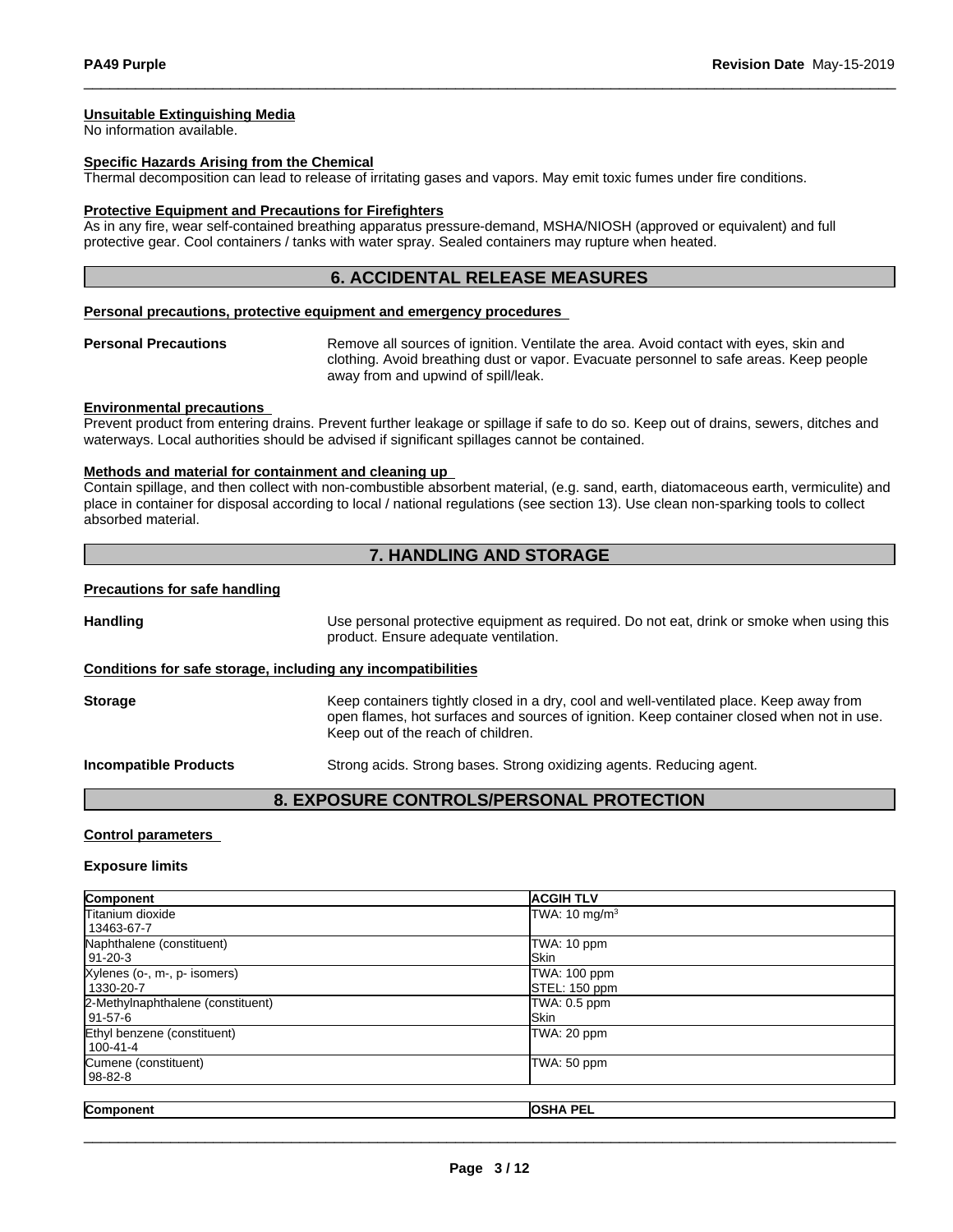| Titanium dioxide<br>13463-67-7              | TWA: 15 mg/m <sup>3</sup> total dust                        |  |
|---------------------------------------------|-------------------------------------------------------------|--|
| Naphthalene (constituent)<br> 91-20-3       | TWA: 10 ppm<br>TWA: $50 \text{ mg/m}^3$                     |  |
| Xylenes (o-, m-, p- isomers)<br>l 1330-20-7 | TWA: 100 ppm<br>TWA: 435 mg/m <sup>3</sup>                  |  |
| Ethyl benzene (constituent)<br>  100-41-4   | TWA: 100 ppm<br>TWA: 435 mg/m <sup>3</sup>                  |  |
| Cumene (constituent)<br>  98-82-8           | TWA: 50 ppm<br>TWA: $245$ mg/m <sup>3</sup><br><b>ISkin</b> |  |

| Component                    | <b>OSHA PEL (vacated)</b>            |  |
|------------------------------|--------------------------------------|--|
| Titanium dioxide             | TWA: 10 mg/m <sup>3</sup> total dust |  |
| 13463-67-7                   |                                      |  |
| Naphthalene (constituent)    | TWA: 10 ppm                          |  |
| 91-20-3                      | TWA: 50 mg/m <sup>3</sup>            |  |
|                              | STEL: 15 ppm                         |  |
|                              | STEL: 75 mg/m <sup>3</sup>           |  |
| Xylenes (o-, m-, p- isomers) | TWA: 100 ppm                         |  |
| 1330-20-7                    | TWA: 435 mg/m <sup>3</sup>           |  |
|                              | STEL: 150 ppm                        |  |
|                              | STEL: 655 mg/m <sup>3</sup>          |  |
| Ethyl benzene (constituent)  | TWA: 100 ppm                         |  |
| $100 - 41 - 4$               | TWA: $435 \text{ mg/m}^3$            |  |
|                              | STEL: 125 ppm                        |  |
|                              | STEL: 545 mg/m <sup>3</sup>          |  |
| Cumene (constituent)         | TWA: 50 ppm                          |  |
| $98 - 82 - 8$                | TWA: 245 mg/m <sup>3</sup>           |  |
|                              | <b>Skin</b>                          |  |

| Component                         | <b>Ontario TWAEV</b>     |
|-----------------------------------|--------------------------|
| Titanium dioxide                  | TWA: $10 \text{ mg/m}^3$ |
| 13463-67-7                        |                          |
| Naphthalene (constituent)         | TWA: 10 ppm              |
| 191-20-3                          | <b>ISkin</b>             |
| Xylenes (o-, m-, p- isomers)      | TWA: 100 ppm             |
| 1330-20-7                         | STEL: 150 ppm            |
| 2-Methylnaphthalene (constituent) | TWA: 0.5 ppm             |
| l 91-57-6                         | <b>ISkin</b>             |
| Ethyl benzene (constituent)       | TWA: 20 ppm              |
| 100-41-4                          |                          |
| Cumene (constituent)              | TWA: 50 ppm              |
| 98-82-8                           |                          |

| Component                    | <b>Mexico OEL (TWA)</b>            |
|------------------------------|------------------------------------|
| Titanium dioxide             | TWA/VLE-PPT: 10 mg/m <sup>3</sup>  |
| 13463-67-7                   | STEL/PPT-CT: 20 mg/m <sup>3</sup>  |
| Naphthalene (constituent)    | TWA/VLE-PPT: 10 ppm                |
| $91 - 20 - 3$                | TWA/VLE-PPT: 50 mg/m <sup>3</sup>  |
|                              | STEL/PPT-CT: 15 ppm                |
|                              | STEL/PPT-CT: 75 mg/m <sup>3</sup>  |
| Xylenes (o-, m-, p- isomers) | TWA/VLE-PPT: 100 ppm               |
| 1330-20-7                    | TWA/VLE-PPT: 435 mg/m <sup>3</sup> |
|                              | STEL/PPT-CT: 150 ppm               |
|                              | STEL/PPT-CT: 655 mg/m <sup>3</sup> |
| Ethyl benzene (constituent)  | TWA/VLE-PPT: 100 ppm               |
| $100 - 41 - 4$               | TWA/VLE-PPT: 435 mg/m <sup>3</sup> |
|                              | STEL/PPT-CT: 125 ppm               |
|                              | STEL/PPT-CT: 545 mg/m <sup>3</sup> |
| Cumene (constituent)         | TWA/VLE-PPT: 50 ppm                |
| $98 - 82 - 8$                | TWA/VLE-PPT: 245 mg/m <sup>3</sup> |
|                              | STEL/PPT-CT: 75 ppm                |
|                              | STEL/PPT-CT: 365 mg/m <sup>3</sup> |

### **Appropriate engineering controls**

**Engineering Measures** Provide a good standard of general ventilation. Natural ventilation is from doors, windows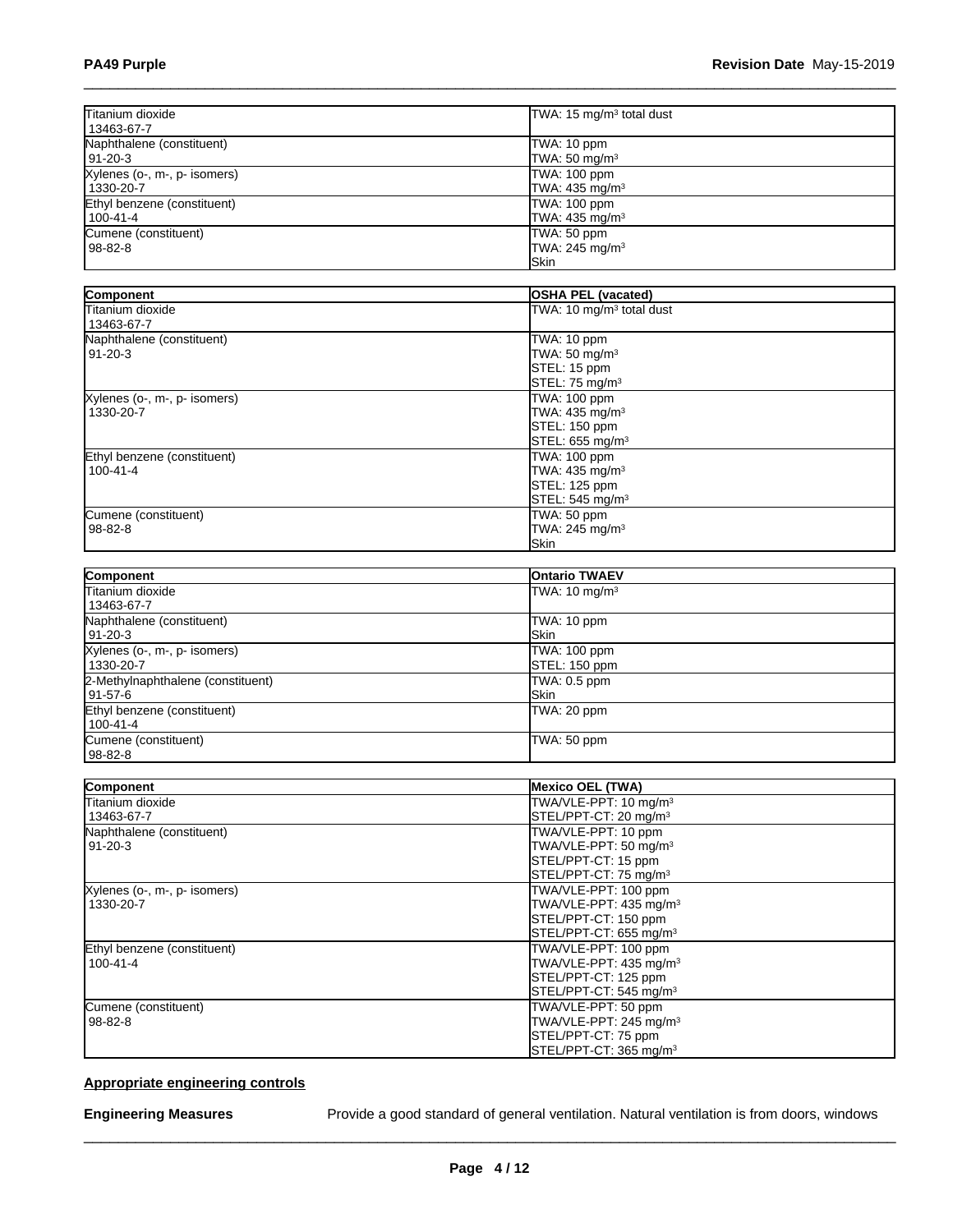|                               | etc. Controlled ventilation means air is supplied or removed by a powered fan. Users are<br>advised to consider national Occupational Exposure Limits or other equivalent values. In<br>case of insufficient ventilation, wear suitable respiratory equipment.                                                                                                                                                                                                                                                                                                                                                                                                                                                                                                                                                                |
|-------------------------------|-------------------------------------------------------------------------------------------------------------------------------------------------------------------------------------------------------------------------------------------------------------------------------------------------------------------------------------------------------------------------------------------------------------------------------------------------------------------------------------------------------------------------------------------------------------------------------------------------------------------------------------------------------------------------------------------------------------------------------------------------------------------------------------------------------------------------------|
|                               | Individual protection measures, such as personal protective equipment                                                                                                                                                                                                                                                                                                                                                                                                                                                                                                                                                                                                                                                                                                                                                         |
| <b>Eye/Face Protection</b>    | Wear safety glasses with side shields (or goggles). If splashes are likely to occur:. Wear<br>suitable face shield. Ensure that eyewash stations and safety showers are close to the<br>workstation location.                                                                                                                                                                                                                                                                                                                                                                                                                                                                                                                                                                                                                 |
| <b>Skin Protection</b>        | Wear impervious protective clothing, including boots, gloves, lab coat, apron or coveralls,<br>as appropriate, to prevent skin contact.                                                                                                                                                                                                                                                                                                                                                                                                                                                                                                                                                                                                                                                                                       |
| <b>Hand Protection</b>        | Chemical resistant protective gloves.<br>Suitable materials also with prolonged, direct contact (Recommended: Protective index 6,<br>corresponding >480 minutes of permeation time): eg. nitrile rubber (0.4 mm), chloroprene<br>rubber (0.5 mm), polyvinylchloride (0.7 mm) and other<br>Supplementary note: The specifications are based on tests, literature data and information<br>of glove manufacturers. Taking into account the varying conditions, the practical usage of a<br>chemical-protective glove in practice may be much shorter than the permeation time<br>determined through testing.<br>Due to different glove types, the manufacturer's directions for use should be observed.<br>Replace gloves immediately when torn or any change in appearance is noticed such as<br>dimension, color, flexibility. |
| <b>Respiratory Protection</b> | If exposure limits are exceeded or irritation is experienced, NIOSH/MSHA approved<br>respiratory protection should be worn. Respiratory protection must be provided in<br>accordance with current local regulations. Selection of air-purifying or positive-pressure<br>supplied-air will depend on the specific operation and the potential airborne concentration of<br>the material.                                                                                                                                                                                                                                                                                                                                                                                                                                       |
|                               | General Hygiene Considerations Handle in accordance with good industrial hygiene and safety practice. Wash hands before<br>eating, drinking or smoking. Wash contaminated clothing before reuse. Avoid contact with<br>eyes, skin and clothing. Wear suitable gloves and eye/face protection. Regular cleaning of                                                                                                                                                                                                                                                                                                                                                                                                                                                                                                             |

## **9. PHYSICAL AND CHEMICAL PROPERTIES**

equipment, work area and clothing is recommended.

| Information on basic physical and chemical properties |                     |                       |                          |
|-------------------------------------------------------|---------------------|-----------------------|--------------------------|
| <b>Physical State</b>                                 | Liquid              | Appearance            | Colored Liquid           |
| Odor                                                  | Characteristic      | <b>Odor Threshold</b> | No information available |
| <b>Property</b>                                       | Values              | Remarks • Method      |                          |
| рH                                                    |                     | No data available     |                          |
| <b>Melting Point / Freezing Point</b>                 |                     | No data available     |                          |
| <b>Boiling Point / Boiling Range</b>                  | $> 149$ °C / 300 °F |                       |                          |
| <b>Flash Point</b>                                    | 49 °C / 120 °F      | Setaflash closed cup  |                          |
| <b>Evaporation rate</b>                               |                     | No data available     |                          |
| <b>Flammability Limit in Air</b>                      |                     |                       |                          |
| <b>Upper flammability limit</b>                       |                     | No data available     |                          |
| Lower flammability limit                              |                     | No data available     |                          |
| <b>Vapor Pressure</b>                                 |                     | No data available     |                          |
| <b>Vapor Density</b>                                  |                     | No data available     |                          |
| <b>Specific Gravity</b>                               | 1.02                |                       |                          |
| <b>Water Solubility</b>                               |                     | No data available     |                          |
| Solubility in other solvents                          |                     | No data available     |                          |
| Partition coefficient: n-octanol/water                |                     | No data available     |                          |
| <b>Autoignition Temperature</b>                       |                     | No data available     |                          |
| <b>Decomposition temperature</b>                      |                     | No data available     |                          |
| <b>Kinematic viscosity</b>                            |                     | No data available     |                          |
| <b>Dynamic viscosity</b>                              |                     | No data available     |                          |
| <b>Explosive Properties</b>                           | No data available   |                       |                          |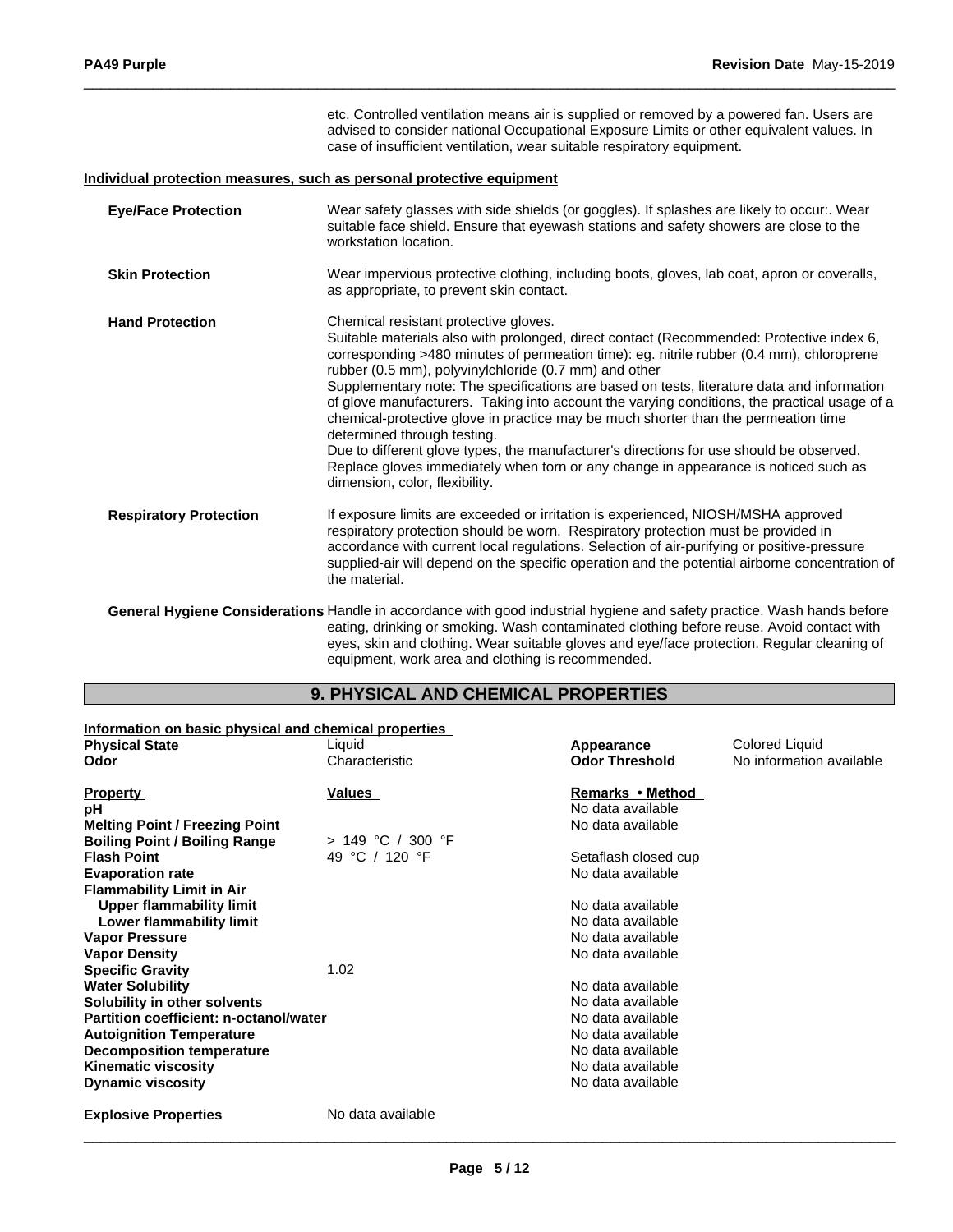### **Oxidizing Properties** No data available

#### **Other Information**

| <b>Photochemically Reactive</b> | Yes  |  |
|---------------------------------|------|--|
| Weight Per Gallon (Ibs/gal)     | 8.52 |  |

| VOC by weight % | VOC by volume % | VOC Ibs/gal  | <b>VOC grams/liter</b> |
|-----------------|-----------------|--------------|------------------------|
| (less water)    | (less water)    | (less water) | (less water)           |
| 54.56           | 57.8            | 4.65         | 557.35                 |

### **10. STABILITY AND REACTIVITY**

#### **Reactivity**

No information available.

#### **Chemical stability**

Stable under normal conditions.

#### **Possibility of Hazardous Reactions**

None under normal processing.

#### **Conditions to avoid**

Keep away from open flames, hot surfaces and sources of ignition.

#### **Incompatible materials**

Strong acids. Strong bases. Strong oxidizing agents. Reducing agent.

### **Hazardous Decomposition Products**

Thermal decomposition can lead to release of irritating gases and vapors. Carbon dioxide (CO2). Carbon monoxide.

### **11. TOXICOLOGICAL INFORMATION**

#### **Information on likely routes of exposure**

| Inhalation          | Specific test data for the substance or mixture is not available. |
|---------------------|-------------------------------------------------------------------|
| <b>Eye Contact</b>  | Specific test data for the substance or mixture is not available. |
| <b>Skin Contact</b> | Specific test data for the substance or mixture is not available. |
| Ingestion           | Specific test data for the substance or mixture is not available. |

| <b>Component</b>                                         | Oral LD50            |  |
|----------------------------------------------------------|----------------------|--|
| Solvent naphtha, petroleum, heavy aromatic<br>64742-94-5 | > 5000 mg/kg (Rat)   |  |
| lTitanium dioxide<br>13463-67-7                          | > 10000 mg/kg (Rat)  |  |
| Solvent naphtha, petroleum, light aromatic<br>64742-95-6 | $= 8400$ mg/kg (Rat) |  |
| Naphthalene (constituent)<br>91-20-3                     | = 1110 mg/kg (Rat)   |  |
| 1,2,4-Trimethylbenzene (constituent)<br>$95-63-6$        | = 3280 mg/kg (Rat)   |  |
| Xylenes (o-, m-, p- isomers)<br>1330-20-7                | = 3500 mg/kg (Rat)   |  |
| 2-Methylnaphthalene (constituent)<br>l 91-57-6           | = 1630 mg/kg (Rat)   |  |
| Ethyl benzene (constituent)<br>100-41-4                  | = 3500 mg/kg (Rat)   |  |
| Cumene (constituent)<br>98-82-8                          | = 1400 mg/kg (Rat)   |  |

| Component                                                | <b>IDermal LD50</b>     |
|----------------------------------------------------------|-------------------------|
| Solvent naphtha, petroleum, heavy aromatic<br>64742-94-5 | $> 2$ mL/kg (Rabbit)    |
| Solvent naphtha, petroleum, light aromatic               | $>$ 2000 mg/kg (Rabbit) |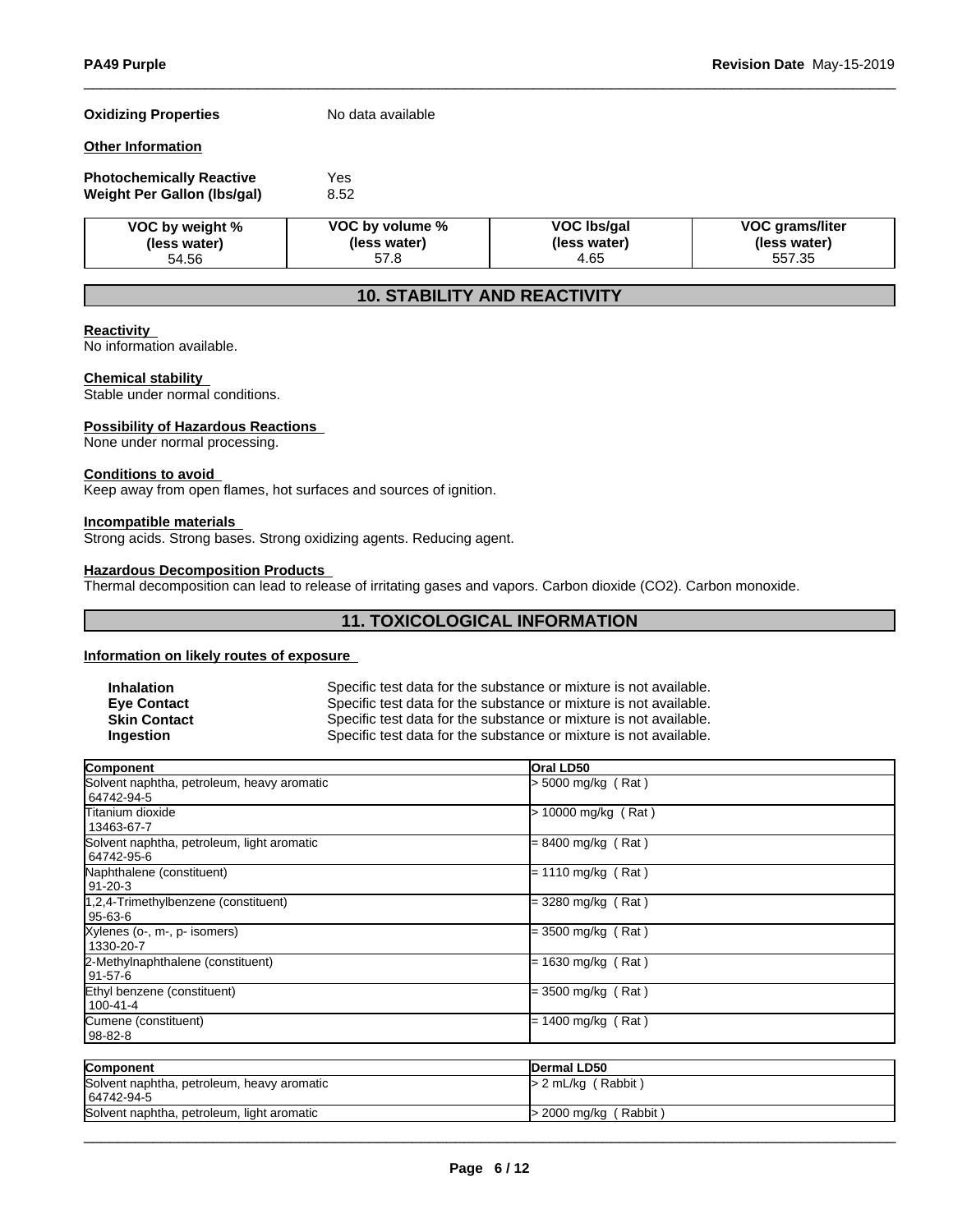| 64742-95-6                                 |                                     |
|--------------------------------------------|-------------------------------------|
| Naphthalene (constituent)                  | = 1120 mg/kg (Rabbit)               |
| 91-20-3                                    |                                     |
| 1,2,4-Trimethylbenzene (constituent)       | $>$ 3160 mg/kg (Rabbit)             |
| 95-63-6                                    |                                     |
| Xylenes (o-, m-, p- isomers)               | > 4350 mg/kg (Rabbit)               |
| 1330-20-7                                  |                                     |
| Ethyl benzene (constituent)                | $= 15400$ mg/kg (Rabbit)            |
| $100 - 41 - 4$                             |                                     |
| Cumene (constituent)                       | = 12300 µL/kg ( Rabbit )            |
| 98-82-8                                    |                                     |
|                                            |                                     |
| Component                                  | Inhalation LC50                     |
| Solvent naphtha, petroleum, heavy aromatic | 590 mg/m <sup>3</sup> (Rat) 4 h     |
| 64742-94-5                                 |                                     |
| Solvent naphtha, petroleum, light aromatic | $= 3400$ ppm (Rat) 4 h              |
| 64742-95-6                                 |                                     |
| Naphthalene (constituent)                  | $>$ 340 mg/m <sup>3</sup> (Rat) 1 h |
| 91-20-3                                    |                                     |
| 1,2,4-Trimethylbenzene (constituent)       | $= 18$ g/m <sup>3</sup> (Rat) 4 h   |
| 95-63-6                                    |                                     |
| Xylenes (o-, m-, p- isomers)               | = 29.08 mg/L (Rat) 4 h              |
| 1330-20-7                                  |                                     |
| Ethyl benzene (constituent)                | $= 17.4$ mg/L (Rat) 4 h             |
| 100-41-4                                   |                                     |
| Cumene (constituent)                       | > 3577 ppm (Rat) 6 h                |
| 98-82-8                                    |                                     |

### **Information on toxicological effects**

**Symptoms** Specific test data for the substance or mixture is not available.

### **Delayed and immediate effects as well as chronic effects from short and long-term exposure**

| <b>Skin corrosion/irritation</b> | Specific test data for the substance or mixture is not available.                                                        |
|----------------------------------|--------------------------------------------------------------------------------------------------------------------------|
| Eye damage/irritation            | Specific test data for the substance or mixture is not available.                                                        |
| <b>Irritation</b>                | Specific test data for the substance or mixture is not available.                                                        |
| <b>Corrosivity</b>               | Specific test data for the substance or mixture is not available.                                                        |
| <b>Sensitization</b>             | Specific test data for the substance or mixture is not available.                                                        |
| <b>Mutagenic Effects</b>         | Specific test data for the substance or mixture is not available.                                                        |
| <b>Carcinogenic effects</b>      | Specific test data for the substance or mixture is not available. Suspected of causing<br>cancer. (based on components). |
| <b>Reproductive Effects</b>      | Specific test data for the substance or mixture is not available.                                                        |
| <b>STOT - single exposure</b>    | Specific test data for the substance or mixture is not available.                                                        |
| <b>STOT</b> - repeated exposure  | Specific test data for the substance or mixture is not available.                                                        |
| <b>Chronic Toxicity</b>          | Specific test data for the substance or mixture is not available                                                         |
| <b>Aspiration hazard</b>         | Specific test data for the substance or mixture is not available. May be fatal if swallowed                              |
|                                  | and enters airways. (based on components).                                                                               |
| Carcinogenicity                  | The table below indicates whether each agency has listed any ingredient as a carcinogen.                                 |
| Component                        | <b>ACGIH</b>                                                                                                             |

| Component                   | <b>ACGIH</b> |
|-----------------------------|--------------|
| Naphthalene (constituent)   | IАЗ          |
| $191 - 20 - 3$              |              |
| Ethyl benzene (constituent) | IАЗ          |
| $1100 - 41 - 4$             |              |

| Component                               | <b>IIARC</b> |
|-----------------------------------------|--------------|
| Titanium dioxide<br>13463-67-7          | Group 2B     |
| Naphthalene (constituent)<br> 91-20-3   | Group 2B     |
| Ethyl benzene (constituent)<br>100-41-4 | Group 2B     |
| Cumene (constituent)<br>  98-82-8       | Group 2B     |
| Component                               | <b>NTP</b>   |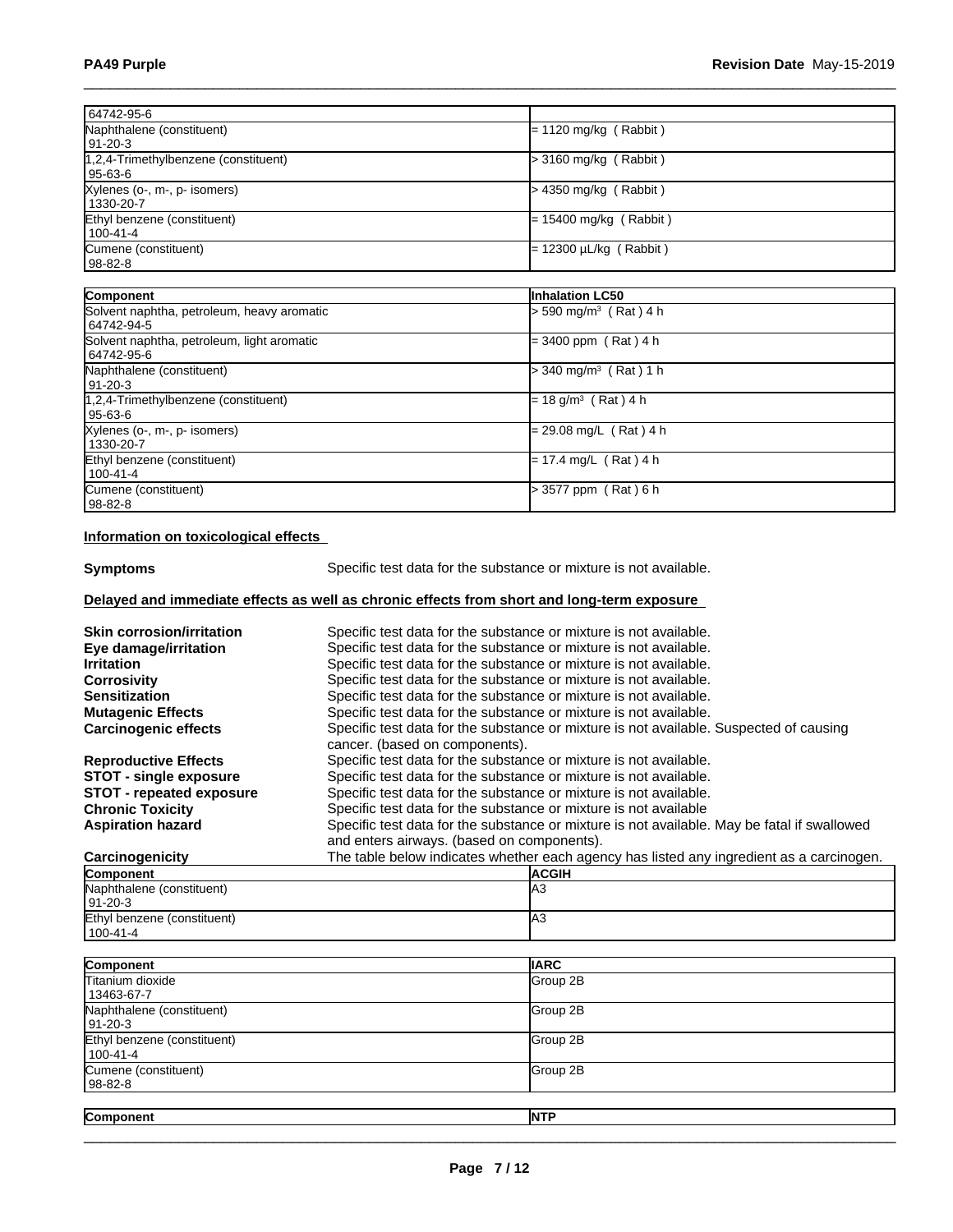| Naphthalene (constituent)<br>  91-20-3 | Reasonably Anticipated |
|----------------------------------------|------------------------|
| Cumene (constituent)<br>l 98-82-8      | Reasonably Anticipated |

| Component                   | <b>OSHA</b> |
|-----------------------------|-------------|
| Titanium dioxide            |             |
| 13463-67-7                  |             |
| Naphthalene (constituent)   |             |
| $ 91-20-3 $                 |             |
| Ethyl benzene (constituent) |             |
| $100 - 41 - 4$              |             |
| Cumene (constituent)        |             |
| $ 98-82-8 $                 |             |

#### **Numerical measures of toxicity - Product Information**

**Unknown Acute Toxicity** 0 % of the mixture consists of ingredient(s) of unknown toxicity

# **The following values are calculated based on chapter 3.1 of the GHS document**

**ATEmix (oral)** 13,414.00 mg/kg<br>**ATEmix (dermal)** 51,162.00 mg/kg **ATEmix (dermal)**51,162.00 mg/kg mg/l **ATEmix (inhalation-dust/mist)** 30.20 mg/l **ATEmix (inhalation-vapor)** 

### **12. ECOLOGICAL INFORMATION**

#### **Ecotoxicity**

Specific test data for the substance or mixture is not available. Toxic to aquatic life with long lasting effects. (based on components).

0 % of the mixture consists of component(s) of unknown hazards to the aquatic environment

| <b>Component</b>            | Algae/aguatic plants                                             |
|-----------------------------|------------------------------------------------------------------|
| Ethyl benzene (constituent) | 96h EC50 Pseudokirchneriella subcapitata: > 438 mg/L             |
| 100-41-4                    | 96h EC50 Pseudokirchneriella subcapitata: 1.7 - 7.6 mg/L static  |
|                             | 72h EC50 Pseudokirchneriella subcapitata: = $4.6 \text{ mg/L}$   |
|                             | 72h EC50 Pseudokirchneriella subcapitata: 2.6 - 11.3 mg/L static |
| Cumene (constituent)        | $72h$ EC50 Pseudokirchneriella subcapitata: = 2.6 mg/L           |
| 98-82-8                     |                                                                  |

| <b>Component</b>                           | <b>IFish</b>                                                  |
|--------------------------------------------|---------------------------------------------------------------|
| Solvent naphtha, petroleum, heavy aromatic | 96h LC50 Pimephales promelas: = 19 mg/L (static)              |
| 64742-94-5                                 | 96h LC50 Oncorhynchus mykiss: = 2.34 mg/L                     |
|                                            | 96h LC50 Lepomis macrochirus: = 1740 mg/L (static)            |
|                                            | 96h LC50 Pimephales promelas: $=$ 45 mg/L (flow-through)      |
|                                            | 96h LC50 Pimephales promelas: $= 41$ mg/L                     |
| Solvent naphtha, petroleum, light aromatic | 96h LC50 Oncorhynchus mykiss: = 9.22 mg/L                     |
| 64742-95-6                                 |                                                               |
| Naphthalene (constituent)                  | 96h LC50 Pimephales promelas: 5.74 - 6.44 mg/L (flow-through) |
| 91-20-3                                    | 96h LC50 Pimephales promelas: = 1.99 mg/L (static)            |
|                                            | $96h$ LC50 Lepomis macrochirus: = 31.0265 mg/L (static)       |
|                                            | $96h$ LC50 Oncorhynchus mykiss: $= 1.6$ mg/L (flow-through)   |
|                                            | 96h LC50 Oncorhynchus mykiss: 0.91 - 2.82 mg/L (static)       |
| 1,2,4-Trimethylbenzene (constituent)       | 96h LC50 Pimephales promelas: 7.19 - 8.28 mg/L (flow-through) |
| 95-63-6                                    |                                                               |
| Xylenes (o-, m-, p- isomers)               | 96h LC50 Oncorhynchus mykiss: 2.661 - 4.093 mg/L (static)     |
| 1330-20-7                                  | 96h LC50 Lepomis macrochirus: 7.711 - 9.591 mg/L (static)     |
|                                            | 96h LC50 Lepomis macrochirus: 13.1 - 16.5 mg/L (flow-through) |
|                                            | 96h LC50 Poecilia reticulata: 30.26 - 40.75 mg/L (static)     |
|                                            | 96h LC50 Oncorhynchus mykiss: 13.5 - 17.3 mg/L                |
|                                            | 96h LC50 Lepomis macrochirus: $= 19$ mg/L                     |
|                                            | 96h LC50 Cyprinus carpio: = 780 mg/L (semi-static)            |
|                                            | 96h LC50 Cyprinus carpio: > 780 mg/L                          |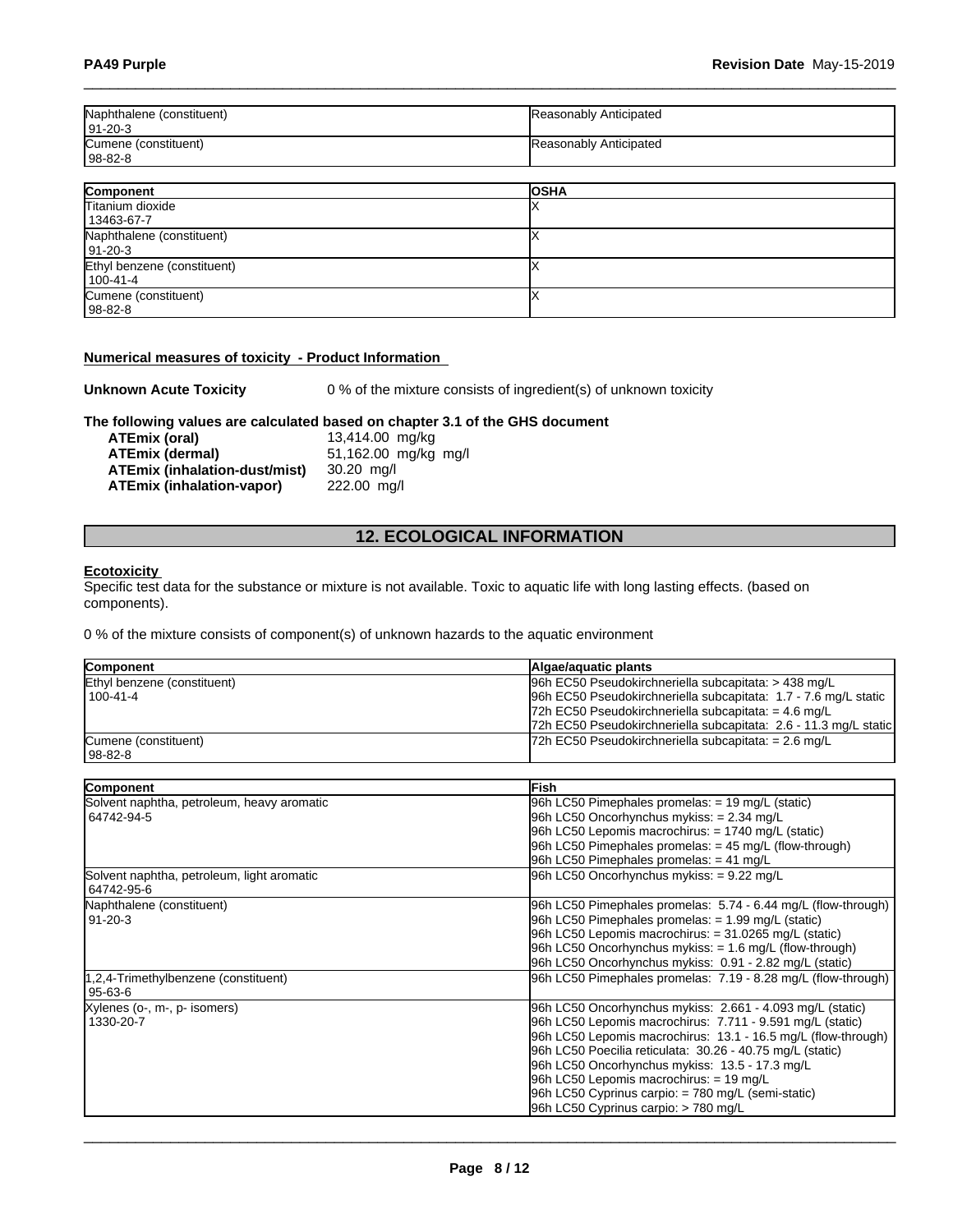|                             | $ 96h$ LC50 Pimephales promelas: $= 13.4$ mg/L (flow-through)  |
|-----------------------------|----------------------------------------------------------------|
|                             | 96h LC50 Pimephales promelas: 23.53 - 29.97 mg/L (static)      |
| Ethyl benzene (constituent) | 96h LC50 Pimephales promelas: 7.55 - 11 mg/L (flow-through)    |
| 100-41-4                    | $ 96h$ LC50 Poecilia reticulata: = 9.6 mg/L (static)           |
|                             | 96h LC50 Oncorhynchus mykiss: 11.0 - 18.0 mg/L (static)        |
|                             | 96h LC50 Pimephales promelas: 9.1 - 15.6 mg/L (static)         |
|                             | 96h LC50 Oncorhynchus mykiss: $= 4.2$ mg/L (semi-static)       |
|                             | $96h$ LC50 Lepomis macrochirus: $=$ 32 mg/L (static)           |
| Cumene (constituent)        | $ 96h$ LC50 Oncorhynchus mykiss: $= 4.8$ mg/L (flow-through)   |
| 98-82-8                     | 96h LC50 Poecilia reticulata: $= 5.1$ mg/L (semi-static)       |
|                             | [96h LC50 Pimephales promelas: 6.04 - 6.61 mg/L (flow-through) |
|                             | $96h$ LC50 Oncorhynchus mykiss: $= 2.7$ mg/L (semi-static)     |

| Component                                                | <b>Crustacea</b>                                                                                                                            |
|----------------------------------------------------------|---------------------------------------------------------------------------------------------------------------------------------------------|
| Solvent naphtha, petroleum, heavy aromatic<br>64742-94-5 | $ 48h$ EC50 Daphnia magna: = 0.95 mg/L                                                                                                      |
| Solvent naphtha, petroleum, light aromatic<br>64742-95-6 | 48h EC50 Daphnia magna: $= 6.14$ mg/L                                                                                                       |
| Naphthalene (constituent)<br>91-20-3                     | 48h EC50 Daphnia magna: 1.09 - 3.4 mg/L Static<br>48h EC50 Daphnia magna: = 1.96 mg/L Flow through<br>48h LC50 Daphnia magna: $= 2.16$ mg/L |
| 1,2,4-Trimethylbenzene (constituent)<br>95-63-6          | 48h EC50 Daphnia magna: $= 6.14$ mg/L                                                                                                       |
| Xylenes (o-, m-, p- isomers)<br>1330-20-7                | 48h EC50 water flea: $= 3.82$ mg/L<br>48h LC50 Gammarus lacustris: = 0.6 mg/L                                                               |
| Ethyl benzene (constituent)<br>100-41-4                  | 48h EC50 Daphnia magna: 1.8 - 2.4 mg/L                                                                                                      |
| Cumene (constituent)<br>98-82-8                          | 48h EC50 Daphnia magna: 7.9 - 14.1 mg/L Static<br>48h EC50 Daphnia magna: = 0.6 mg/L                                                        |

#### **Persistence and Degradability**

No information available.

#### **Bioaccumulation**

No information available

| Component                                  | <b>Partition coefficient</b> |
|--------------------------------------------|------------------------------|
| Solvent naphtha, petroleum, heavy aromatic | $2.9 - 6.1$                  |
| 64742-94-5                                 |                              |
| Naphthalene (constituent)                  | 3.6                          |
| 91-20-3                                    |                              |
| $1,2,4$ -Trimethylbenzene (constituent)    | 3.63                         |
| l 95-63-6                                  |                              |
| Xylenes (o-, m-, p- isomers)               | $2.77 - 3.15$                |
| 1330-20-7                                  |                              |
| 2-Methylnaphthalene (constituent)          | 3.86                         |
| 91-57-6                                    |                              |
| Ethyl benzene (constituent)                | l3.2                         |
| 100-41-4                                   |                              |
| Cumene (constituent)                       | 13.7                         |
| 98-82-8                                    |                              |

### **Other adverse effects**

No information available

### **13. DISPOSAL CONSIDERATIONS**

### **Waste treatment methods**

| <b>Waste Disposal Methods</b> | Contain and dispose of waste according to local regulations.                                      |
|-------------------------------|---------------------------------------------------------------------------------------------------|
| <b>Contaminated Packaging</b> | Empty containers should be taken to an approved waste handling site for recycling or<br>disposal. |

### **14. TRANSPORT INFORMATION**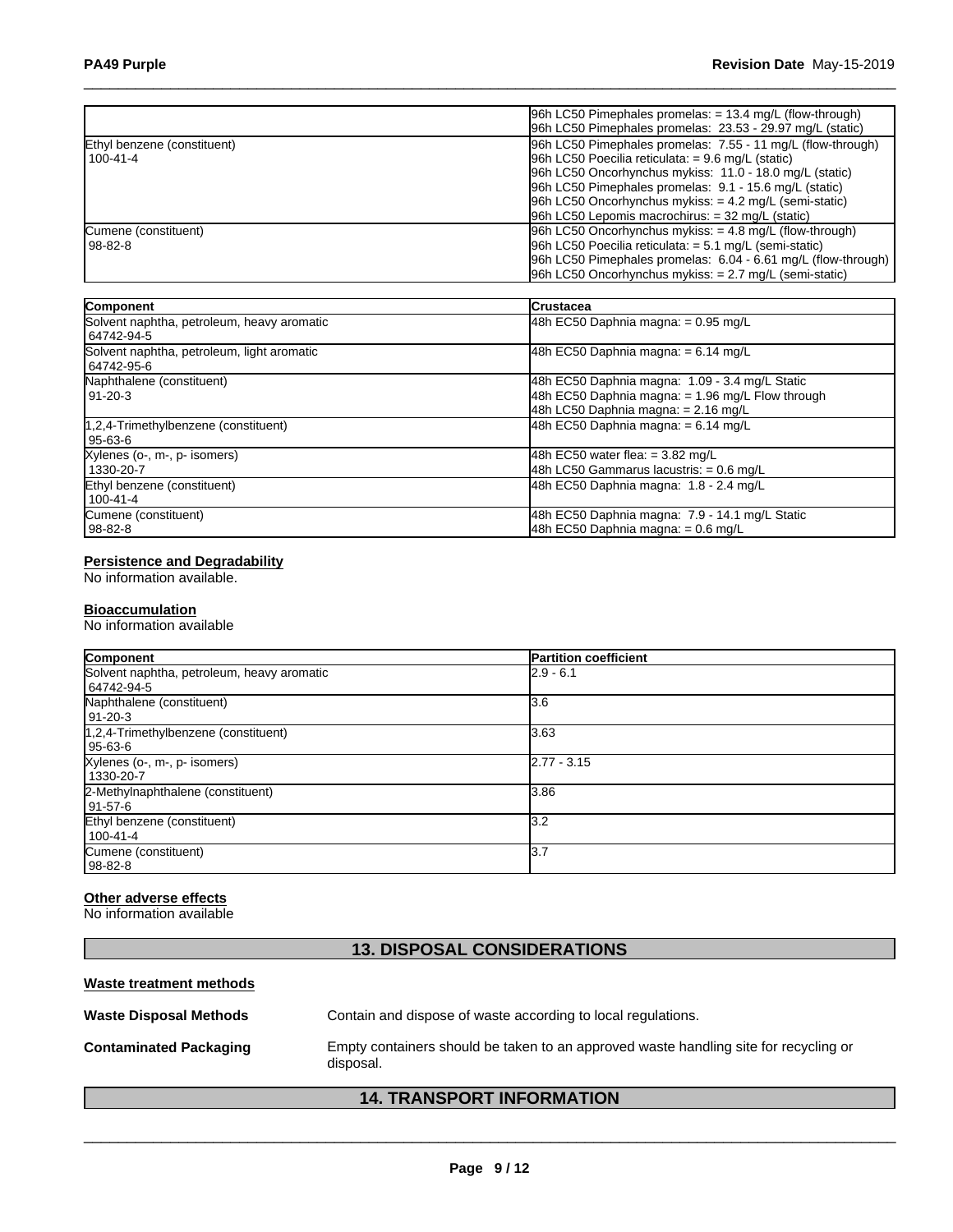| This information is not intended to convey all specific transportation requirements relating to<br>this product. Transportation classifications may vary by container volume and may be<br>influenced by regional or country variations in regulations. Additional transportation<br>information can be found in the specific regulations for your mode of transportation. It is the<br>responsibility of the transporting organization to follow all applicable laws, regulations and<br>rules relating to the transportation of the material. |
|-------------------------------------------------------------------------------------------------------------------------------------------------------------------------------------------------------------------------------------------------------------------------------------------------------------------------------------------------------------------------------------------------------------------------------------------------------------------------------------------------------------------------------------------------|
| In the U.S. and Canada, this material may be reclassified as a combustible liquid and is not<br>regulated, via surface transportation, in containers less than 119 gallons or 450 liters [per                                                                                                                                                                                                                                                                                                                                                   |
| 49 CFR 173.150 (f)] [per Transportation of Dangerous Goods Regulations/Clear Language                                                                                                                                                                                                                                                                                                                                                                                                                                                           |
|                                                                                                                                                                                                                                                                                                                                                                                                                                                                                                                                                 |
|                                                                                                                                                                                                                                                                                                                                                                                                                                                                                                                                                 |
|                                                                                                                                                                                                                                                                                                                                                                                                                                                                                                                                                 |
|                                                                                                                                                                                                                                                                                                                                                                                                                                                                                                                                                 |
|                                                                                                                                                                                                                                                                                                                                                                                                                                                                                                                                                 |
|                                                                                                                                                                                                                                                                                                                                                                                                                                                                                                                                                 |
|                                                                                                                                                                                                                                                                                                                                                                                                                                                                                                                                                 |
|                                                                                                                                                                                                                                                                                                                                                                                                                                                                                                                                                 |
|                                                                                                                                                                                                                                                                                                                                                                                                                                                                                                                                                 |
|                                                                                                                                                                                                                                                                                                                                                                                                                                                                                                                                                 |

### **15. REGULATORY INFORMATION**

### **International Inventories**

All components are listed on the TSCA Inventory. For further information, please contact:. Supplier (manufacturer/importer/downstream user/distributor).

### **U.S. Federal Regulations**

#### **SARA 313**

Section 313 of Title III of the Superfund Amendments and Reauthorization Act of 1986 (SARA). This product contains a chemical or chemicals which are subject to the reporting requirements of the Act and Title 40 of the Code of Federal Regulations, Part 372.

| <b>Component</b>                     | <b>CAS-No</b> | Weight % | <b>SARA 313 - Threshold</b><br><b>Values</b> |
|--------------------------------------|---------------|----------|----------------------------------------------|
|                                      |               |          |                                              |
| Naphthalene (constituent)            | $91 - 20 - 3$ | - ാ      | 0.1                                          |
| 1,2,4-Trimethylbenzene (constituent) | $95 - 63 - 6$ | . .      |                                              |
| Xylenes (o-, m-, p- isomers)         | 1330-20-7     | - 2      |                                              |
| Ethyl benzene (constituent)          | 100-41-4      |          | 0.1                                          |

#### **Clean Air Act,Section 112 Hazardous Air Pollutants (HAPs) (see 40 CFR 61)**

This product contains the following substances which are listed hazardous air pollutants (HAPS) under Section 112 of the Clean Air Act:.

| <b>Component</b>                           | <b>CAS-No</b>  | Weight % |
|--------------------------------------------|----------------|----------|
| Naphthalene (constituent)                  | $91 - 20 - 3$  | $-5$     |
| Xylenes (o-, m-, p- isomers)               | 1330-20-7      | - 5      |
| Ethyl benzene (constituent)                | $100 - 41 - 4$ |          |
| Chlorobenzene                              | 108-90-7       | < 0.5    |
| Xylenes (o-, m-, p- isomers) (constituent) | 1330-20-7      | < 0.5    |
| Cumene (constituent)                       | 98-82-8        | < 0.5    |

### **U.S. State Regulations**

| Component                                   | <b>Massachusetts</b><br><b>Right To Know</b> |
|---------------------------------------------|----------------------------------------------|
| Titanium dioxide<br>13463-67-7              |                                              |
| Naphthalene (constituent)<br>$191 - 20 - 3$ |                                              |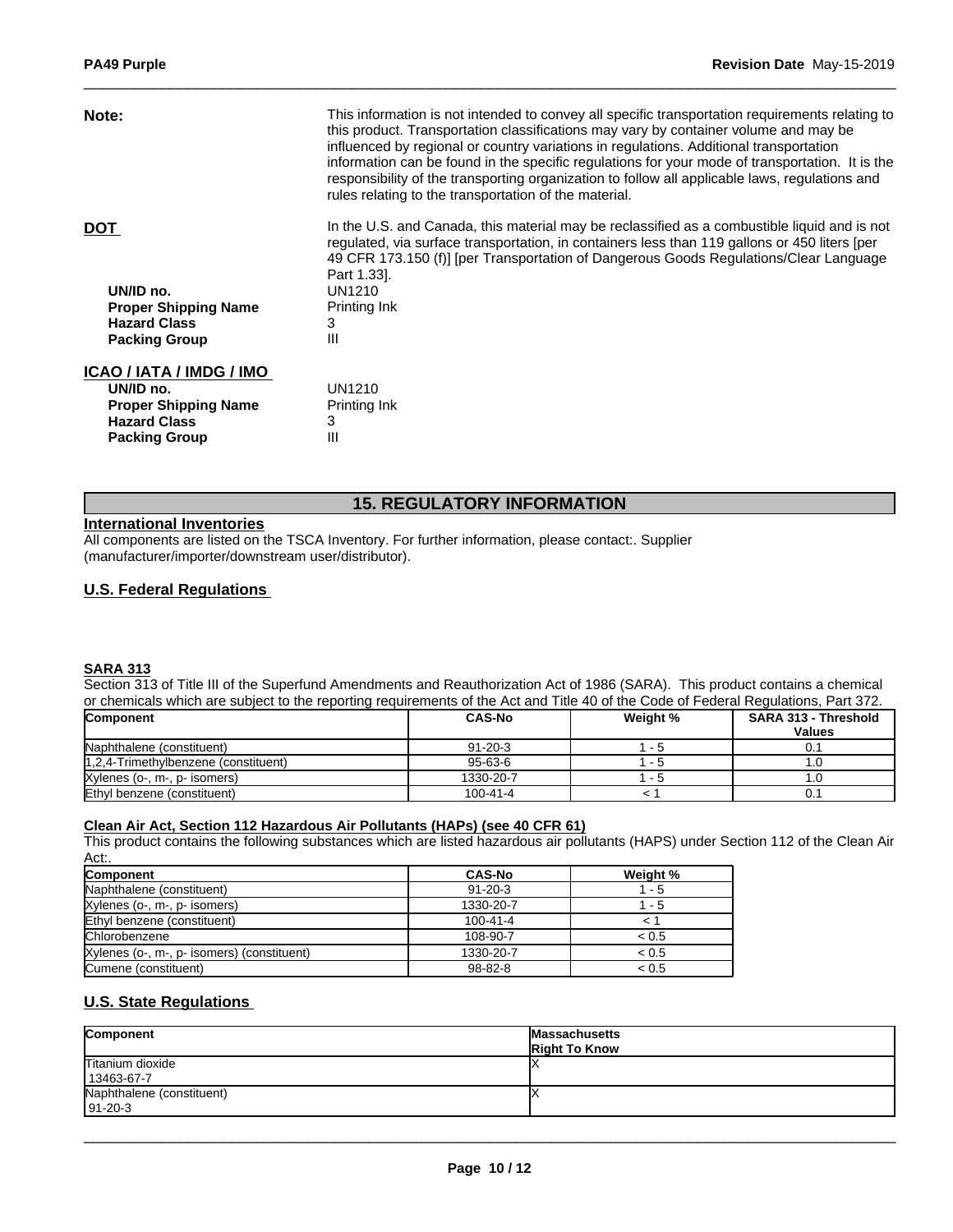| 1,2,4-Trimethylbenzene (constituent) |  |
|--------------------------------------|--|
| 95-63-6                              |  |
| Xylenes (o-, m-, p- isomers)         |  |
| 1330-20-7                            |  |
| Ethyl benzene (constituent)          |  |
| 100-41-4                             |  |
| Cumene (constituent)                 |  |
| 98-82-8                              |  |

| Component                            | <b>Minnesota</b>     |
|--------------------------------------|----------------------|
|                                      | <b>Right To Know</b> |
| Titanium dioxide                     |                      |
| 13463-67-7                           |                      |
| Naphthalene (constituent)            |                      |
| 91-20-3                              |                      |
| 1,2,4-Trimethylbenzene (constituent) |                      |
| 95-63-6                              |                      |
| Xylenes (o-, m-, p- isomers)         |                      |
| 1330-20-7                            |                      |
| Ethyl benzene (constituent)          |                      |
| 100-41-4                             |                      |
| Cumene (constituent)                 |                      |
| $98-82-8$                            |                      |

| Component                            | <b>New Jersey</b><br><b>Right To Know</b> |
|--------------------------------------|-------------------------------------------|
| Titanium dioxide                     |                                           |
| 13463-67-7                           |                                           |
| Naphthalene (constituent)            |                                           |
| $ 91-20-3 $                          |                                           |
| 1,2,4-Trimethylbenzene (constituent) |                                           |
| 95-63-6                              |                                           |
| Xylenes (o-, m-, p- isomers)         |                                           |
| 1330-20-7                            |                                           |
| 2-Methylnaphthalene (constituent)    |                                           |
| 91-57-6                              |                                           |
| Ethyl benzene (constituent)          |                                           |
| 100-41-4                             |                                           |
| Cumene (constituent)                 |                                           |
| 98-82-8                              |                                           |

| Component                                         | Pennsylvania<br><b>Right To Know</b> |
|---------------------------------------------------|--------------------------------------|
| Titanium dioxide<br>13463-67-7                    |                                      |
| Naphthalene (constituent)<br>91-20-3              |                                      |
| 1,2,4-Trimethylbenzene (constituent)<br>  95-63-6 |                                      |
| Xylenes (o-, m-, p- isomers)<br>1330-20-7         |                                      |
| Ethyl benzene (constituent)<br>100-41-4           |                                      |
| Cumene (constituent)<br>  98-82-8                 |                                      |

#### **California Prop. 65**

This product contains chemical(s) known to the State of California to cause cancer and/or to cause birth defects or other reproductive harm

| <b>Component</b>            | <b>California Prop. 65</b> |
|-----------------------------|----------------------------|
| Titanium dioxide            | <b>ICarcinogen</b>         |
| Naphthalene (constituent)   | Carcinogen                 |
| Ethyl benzene (constituent) | Carcinogen                 |
| Cumene (constituent)        | Carcinogen                 |

*- This product contains titanium dioxide in a non-respirable form. Inhalation of titanium dioxide is unlikely to occur from exposure to this product*

 $\_$  ,  $\_$  ,  $\_$  ,  $\_$  ,  $\_$  ,  $\_$  ,  $\_$  ,  $\_$  ,  $\_$  ,  $\_$  ,  $\_$  ,  $\_$  ,  $\_$  ,  $\_$  ,  $\_$  ,  $\_$  ,  $\_$  ,  $\_$  ,  $\_$  ,  $\_$  ,  $\_$  ,  $\_$  ,  $\_$  ,  $\_$  ,  $\_$  ,  $\_$  ,  $\_$  ,  $\_$  ,  $\_$  ,  $\_$  ,  $\_$  ,  $\_$  ,  $\_$  ,  $\_$  ,  $\_$  ,  $\_$  ,  $\_$  ,

### **Canada**